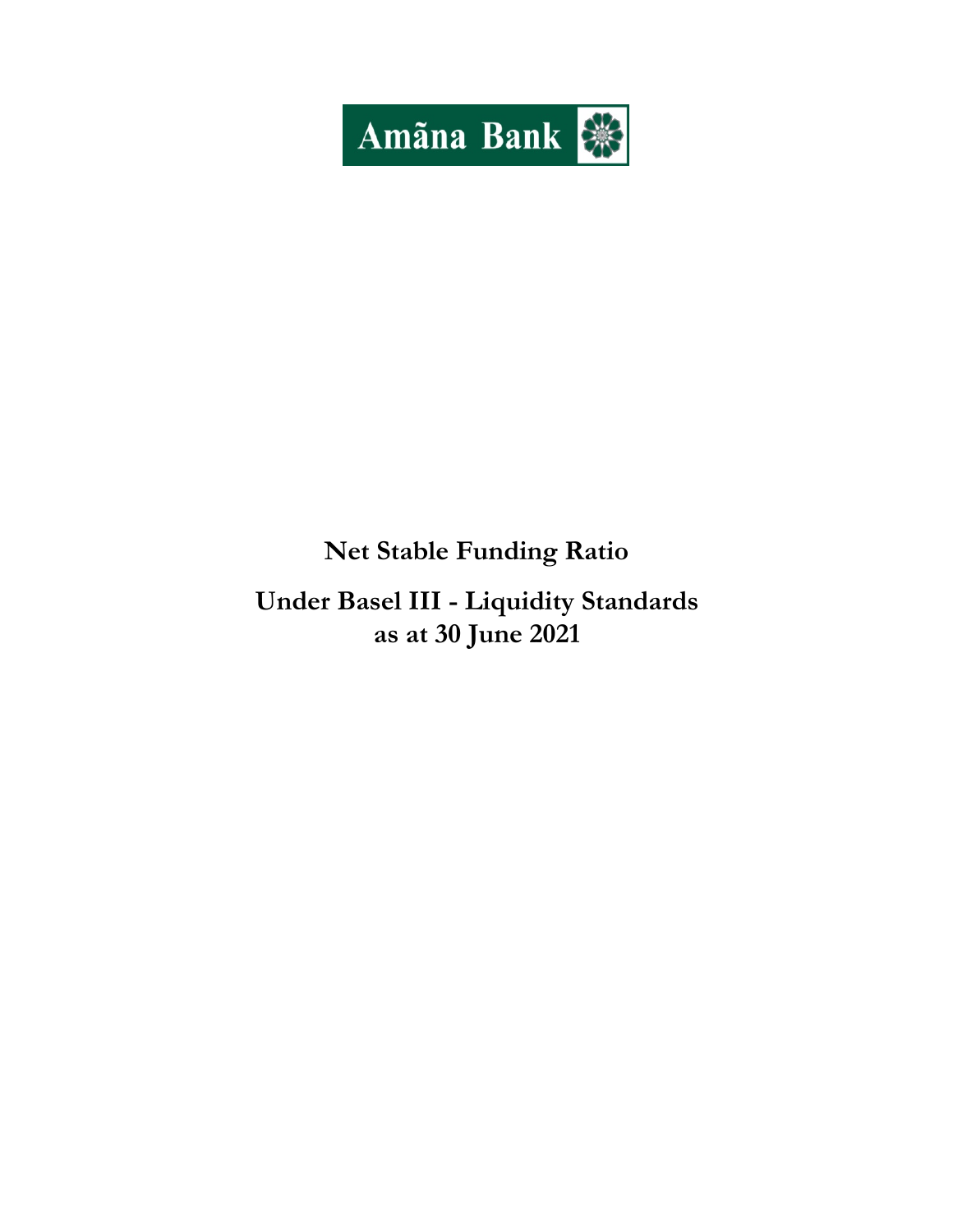

### **1. Calculation of NSFR**

| Code         | Item                                              | <b>Weighted Amount</b><br>as at<br>30th June 2021 | <b>Weighted Amount</b><br>as at<br>31st March 2021 |
|--------------|---------------------------------------------------|---------------------------------------------------|----------------------------------------------------|
| 32.1.1.0.0.0 | Total Available Stable Funding                    | 90,722,641                                        | 88,661,075                                         |
| 32.1.2.0.0.0 | Required Stable Funding - On Balance Sheet Assets | 43,089,819                                        | 41,440,403                                         |
| 32.1.3.0.0.0 | Required Stable Funding - Off Balance Sheet Items | 1,096,590                                         | 1,046,916                                          |
| 32.1.4.0.0.0 | Total Required Stable Funding                     | 44,186,409                                        | 42,487,319                                         |
| 32.1.5.0.0.0 | NSFR (Minimum Requirement 90%)                    | 205%                                              | 209%                                               |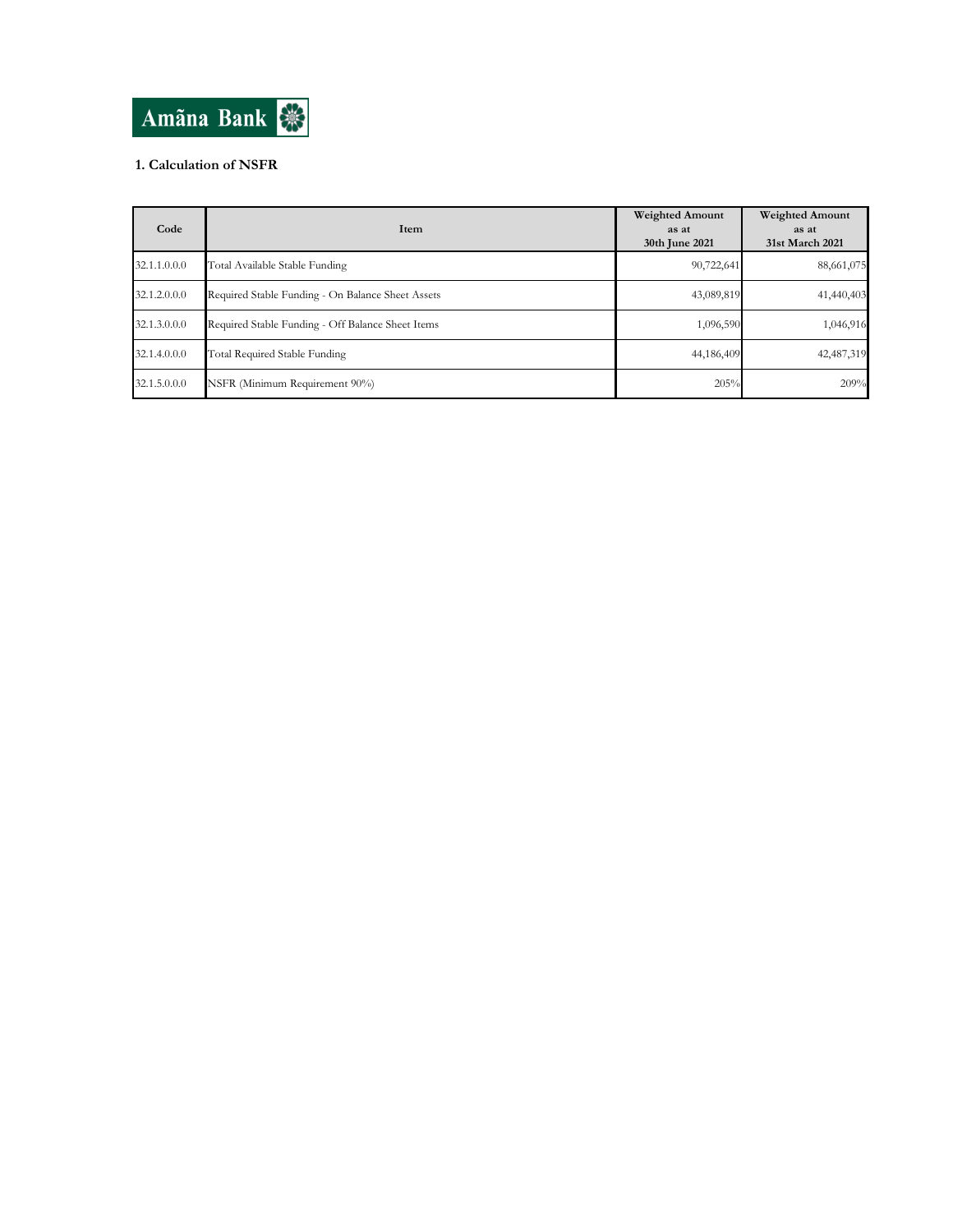

#### **2. Total Available Stable Funding**

| Code         | Item                                                                                                                                                                                              | <b>Unweighted Amount</b><br>as at<br>30th June 2021 | <b>ASF</b><br>Factor | <b>Weighted Amount</b><br>as at<br>30th June 2021 |
|--------------|---------------------------------------------------------------------------------------------------------------------------------------------------------------------------------------------------|-----------------------------------------------------|----------------------|---------------------------------------------------|
| 32.2.0.0.0.0 | <b>Total Available Stable Funding</b>                                                                                                                                                             | 107,074,395                                         | $0\%$                | 90,722,641                                        |
| 32.2.1.0.0.0 | Liabilities and capital assigned a 100% ASF factor                                                                                                                                                | 17,819,981                                          | 100%                 | 17,819,981                                        |
| 32.2.1.1.0.0 | Total regulatory capital before capital deductions (excluding Tier 2 instruments with<br>residual maturity of less than one year)                                                                 | 11,611,121                                          | 100%                 | 11,611,121                                        |
| 32.2.1.2.0.0 | Any other capital instrument with effective residual maturity of one year or more                                                                                                                 |                                                     | 100%                 |                                                   |
| 32.2.1.3.0.0 | Secured and unsecured borrowings and liabilities with effective residual maturities of<br>one year or more                                                                                        | 6,208,859                                           | 100%                 | 6,208,859                                         |
| 32.2.1.3.1.0 | Net deferred tax liabilities                                                                                                                                                                      | 68,245                                              | 100%                 | 68,245                                            |
| 32.2.1.3.2.0 | Minority interest                                                                                                                                                                                 |                                                     | 100%                 |                                                   |
| 32.2.1.3.3.0 | Other liabilities                                                                                                                                                                                 | 6,140,614                                           | 100%                 | 6,140,614                                         |
| 32.2.2.0.0.0 | Liabilities assigned a 90% ASF factor                                                                                                                                                             | 78,108,767                                          | 90%                  | 70,297,891                                        |
| 32.2.2.1.0.0 | Non-maturity deposits and term deposits with residual maturity of less than one year<br>provided by retail customers and SME                                                                      | 78,108,767                                          | 90%                  | 70,297,891                                        |
| 32.2.3.0.0.0 | Liabilities assigned a 50% ASF factor                                                                                                                                                             | 5,209,540                                           | 50%                  | 2,604,770                                         |
| 32.2.3.1.0.0 | Funding with residual maturity of less than one year provided by non-financial<br>corporate customers                                                                                             | 423,708                                             | 50%                  | 211,854                                           |
| 32.2.3.2.0.0 | Operational deposits                                                                                                                                                                              | 3,931,846                                           | 50%                  | 1,965,923                                         |
| 32.2.3.3.0.0 | Funding with residual maturity of less than one year from sovereigns, Public Sector<br>Entities (PSEs), and Multilateral Development Banks (MDBs)                                                 |                                                     | 50%                  |                                                   |
| 32.2.3.4.0.0 | Other funding with residual maturity between six months and less than one year not<br>included in the above categories, including funding provided by central banks and<br>financial institutions | 853,987                                             | 50%                  | 426,993                                           |
| 32.2.3.4.1.0 | Net deferred tax liabilities                                                                                                                                                                      |                                                     | 50%                  |                                                   |
| 32.2.3.4.2.0 | Minority interest                                                                                                                                                                                 |                                                     | 50%                  |                                                   |
| 32.2.3.4.3.0 | Other liabilities                                                                                                                                                                                 | 853,987                                             | 50%                  | 426,993                                           |
| 32.2.4.0.0.0 | Liabilities assigned a 0% ASF factor                                                                                                                                                              | 5,936,107                                           | $0\%$                |                                                   |
| 32.2.4.1.0.0 | Air other nabinues and equity not included in the above categories including other<br>funding with residual maturity of less than six months from central banks and financial                     | 925,377                                             | $0\%$                |                                                   |
| 32.2.4.2.0.0 | Other liabilities without a stated maturity                                                                                                                                                       | 5,010,730                                           | $0\%$                |                                                   |
| 32.2.4.2.1.0 | Net deferred tax liabilities                                                                                                                                                                      |                                                     | $0\%$                |                                                   |
| 32.2.4.2.2.0 | Minority interest                                                                                                                                                                                 |                                                     | $0\%$                |                                                   |
| 32.2.4.2.3.0 | Other liabilities                                                                                                                                                                                 | 5,010,730                                           | $0\%$                |                                                   |
| 32.2.4.3.0.0 | NSFR derivative liabilities net of derivative assets (if NSFR derivative liabilities are<br>greater than NSFR derivative assets)                                                                  |                                                     | $0\%$                |                                                   |
| 32.2.4.4.0.0 | "Trade date" payables arising from purchases of financial instruments, foreign<br>currencies and commodities                                                                                      |                                                     | $0\%$                |                                                   |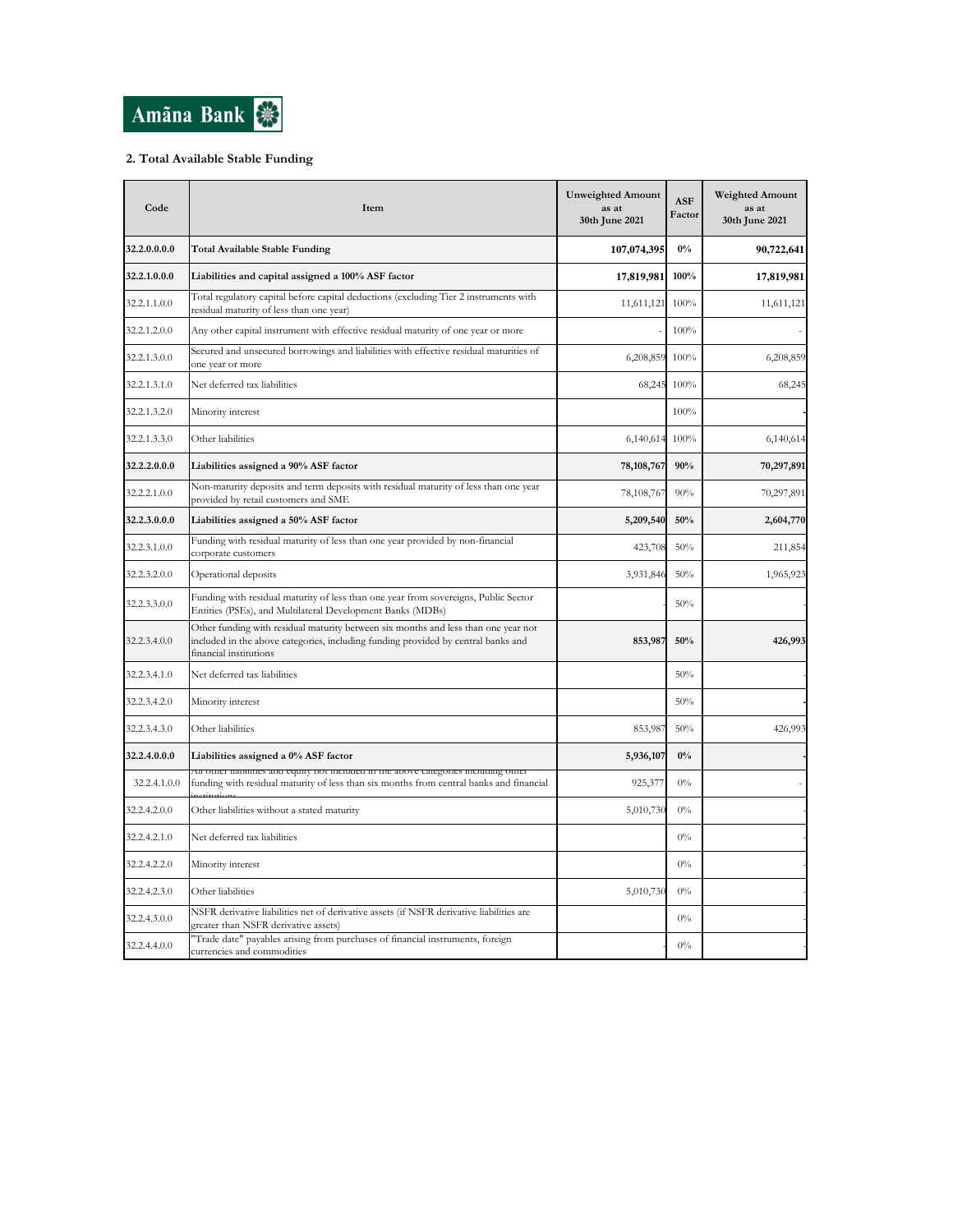

### **3. Required Stable Funding – On Balance Sheet Assets**

| Code         | Item                                                                                                                                                                | <b>Unweighted Amount</b><br>as at<br>30th June 2021 | ASF<br>Factor | <b>Weighted Amount</b><br>as at<br>30th June 2021 |
|--------------|---------------------------------------------------------------------------------------------------------------------------------------------------------------------|-----------------------------------------------------|---------------|---------------------------------------------------|
| 32.3.0.0.0.0 | Required Stable Funding - On Balance Sheet Assets                                                                                                                   |                                                     |               | 43,089,819                                        |
| 32.3.1.0.0.0 | Assets assigned a 0% RSF factor                                                                                                                                     |                                                     |               |                                                   |
| 32.3.1.1.0.0 | Cash in hand                                                                                                                                                        | 3,474,843                                           | $0\%$         |                                                   |
| 32.3.1.2.0.0 | Central bank reserves (Statutory Reserve Ratio (SRR) including excess SRR)                                                                                          | 2,138,024                                           | $0\%$         |                                                   |
| 32.3.1.3.0.0 | All claims on central banks with residual maturities of less than six months                                                                                        |                                                     | $0\%$         |                                                   |
| 32.3.1.4.0.0 | Trade date" receivables arising from sales of financial instruments, foreign currencies and commodities                                                             |                                                     | $0\%$         |                                                   |
| 32.3.2.0.0.0 | Assets assigned a 5% RSF factor                                                                                                                                     |                                                     | $5\%$         |                                                   |
| 32.3.2.1.0.0 | Unencumbered Level 1 assets                                                                                                                                         |                                                     |               |                                                   |
| 32.3.2.1.1.0 | Qualifying marketable securities                                                                                                                                    |                                                     |               |                                                   |
| 32.3.2.1.1.1 | Issued by sovereigns                                                                                                                                                |                                                     | $5\%$         |                                                   |
| 32.3.2.1.1.2 | Guaranteed by sovereigns                                                                                                                                            |                                                     | $5\%$         |                                                   |
| 32.3.2.1.1.3 | Issued or guaranteed by central banks                                                                                                                               |                                                     | $5\%$         |                                                   |
| 32.3.2.1.1.4 | Issued or guaranteed by BIS, IMF, ECB and European Community or eligible MDBs                                                                                       |                                                     | $5\%$         |                                                   |
| 32.3.2.2.0.0 | 20% of derivative liabilities                                                                                                                                       |                                                     | $5\%$         |                                                   |
| 32.3.3.0.0.0 | Assets assigned a 10% RSF factor                                                                                                                                    |                                                     | 10%           |                                                   |
| 32.3.3.1.0.0 | Unencumbered loans to financial institutions with residual maturities of less than six months                                                                       |                                                     | 10%           |                                                   |
| 32.3.4.0.0.0 | Assets assigned a 15% RSF factor                                                                                                                                    |                                                     | 15%           |                                                   |
| 32.3.4.1.0.0 | Unencumbered Level 2A assets                                                                                                                                        |                                                     |               |                                                   |
| 32.3.4.1.1.0 | Qualifying marketable securities                                                                                                                                    |                                                     |               |                                                   |
| 32.3.4.1.1.1 | Issued or guaranteed by sovereigns                                                                                                                                  |                                                     | 15%           |                                                   |
| 32.3.4.1.1.2 | Issued or guaranteed by central banks                                                                                                                               |                                                     | 15%           |                                                   |
| 32.3.4.1.1.3 | Issued or guaranteed by PSEs                                                                                                                                        |                                                     | 15%           |                                                   |
| 32.3.4.1.1.4 | Issued or guaranteed by MDBs                                                                                                                                        |                                                     | $15\%$        |                                                   |
| 32.3.4.1.2.0 | Qualifying non-financial corporate debt securities (including commercial paper and promissory notes) and<br>covered bonds                                           |                                                     | 15%           |                                                   |
| 32.3.4.1.3.0 | Qualifying investments in gilt unit trust backed by Government of Sri Lanka (GOSL) securities                                                                       |                                                     | 15%           |                                                   |
| 32.3.4.2.0.0 | All other unencumbered loans to financial institutions with residual maturities of less than six months                                                             |                                                     | 15%           |                                                   |
| 32.3.5.0.0.0 | Assets assigned a 50% RSF factor                                                                                                                                    |                                                     | 50%           | 9,369,462                                         |
| 32.3.5.1.0.0 | Unencumbered Level 2B assets                                                                                                                                        |                                                     | $50\%$        | 37,556                                            |
| 32.3.5.1.1.0 | Qualifying non-financial corporate debt securities (including commercial paper and promissory notes)                                                                |                                                     | 50%           |                                                   |
| 32.3.5.1.2.0 | Qualifying non-financial common equity shares                                                                                                                       | 75,111                                              | 50%           | 37,556                                            |
| 32.3.5.1.3.0 | Residential mortgage backed securities (RMBS) with a credit rating of at least AA                                                                                   |                                                     | 50%           |                                                   |
| 32.3.5.2.0.0 | HQLA encumbered for a period of six months or more and less than one year                                                                                           |                                                     | 50%           |                                                   |
| 32.3.5.3.0.0 | Unencumbered loans to financial institutions and central banks with residual maturity between six months<br>and less than one vear                                  |                                                     | 50%           |                                                   |
| 32.3.5.4.0.0 | Deposits held at other financial institutions for operational purposes                                                                                              |                                                     | 50%           |                                                   |
| 32.3.5.5.0.0 | All other non HQLA not included in the above categories with residual maturity of less than one year                                                                | 18,663,812                                          | 50%           | 9,331,906                                         |
| 32.3.6.0.0.0 | Assets assigned a 65% RSF factor                                                                                                                                    |                                                     | 65%           | 1,657,467                                         |
| 32.3.6.1.0.0 | Qualifying unencumbered residential mortgages with a residual maturity of one year or more                                                                          | 2,549,950                                           | 65%           | 1,657,467                                         |
| 32.3.6.2.0.0 | Other qualifying unencumbered loans not included in the above categories, excluding loans to financial<br>nstitutions, with a residual maturity of one year or more |                                                     | 65%           |                                                   |
| 32.3.7.0.0.0 | Assets assigned a 85% RSF factor                                                                                                                                    |                                                     | 85%           | 26,435,332                                        |
| 32.3.7.1.0.0 | Cash, securities or other assets posted as initial margin for derivative contracts                                                                                  |                                                     | 85%           |                                                   |
| 32.3.7.2.0.0 | Other unencumbered performing loans                                                                                                                                 | 31,100,390                                          | 85%           | 26,435,332                                        |
| 32.3.7.3.0.0 | Unencumbered securities that are not in default and do not qualify as HQLA                                                                                          |                                                     | $85\%$        |                                                   |
| 32.3.7.4.0.0 | Physical traded commodities, including gold                                                                                                                         |                                                     | $85\%$        |                                                   |
| 32.3.8.0.0.0 | Assets assigned a 100% RSF factor                                                                                                                                   |                                                     | 100%          | 5,627,559                                         |
| 32.3.8.1.0.0 | All assets that are encumbered for a period of one year or more                                                                                                     |                                                     | 100%          |                                                   |
| 32.3.8.2.0.0 | NSFR derivative assets net of NSFR derivative liabilities if NSFR derivative assets are greater than NSFR<br>derivative liabilities                                 | 530,405                                             | 100%          | 530,405                                           |
| 32.3.8.3.0.0 | All other assets not included in above                                                                                                                              | 5,097,154                                           | 100%          | 5,097,154                                         |